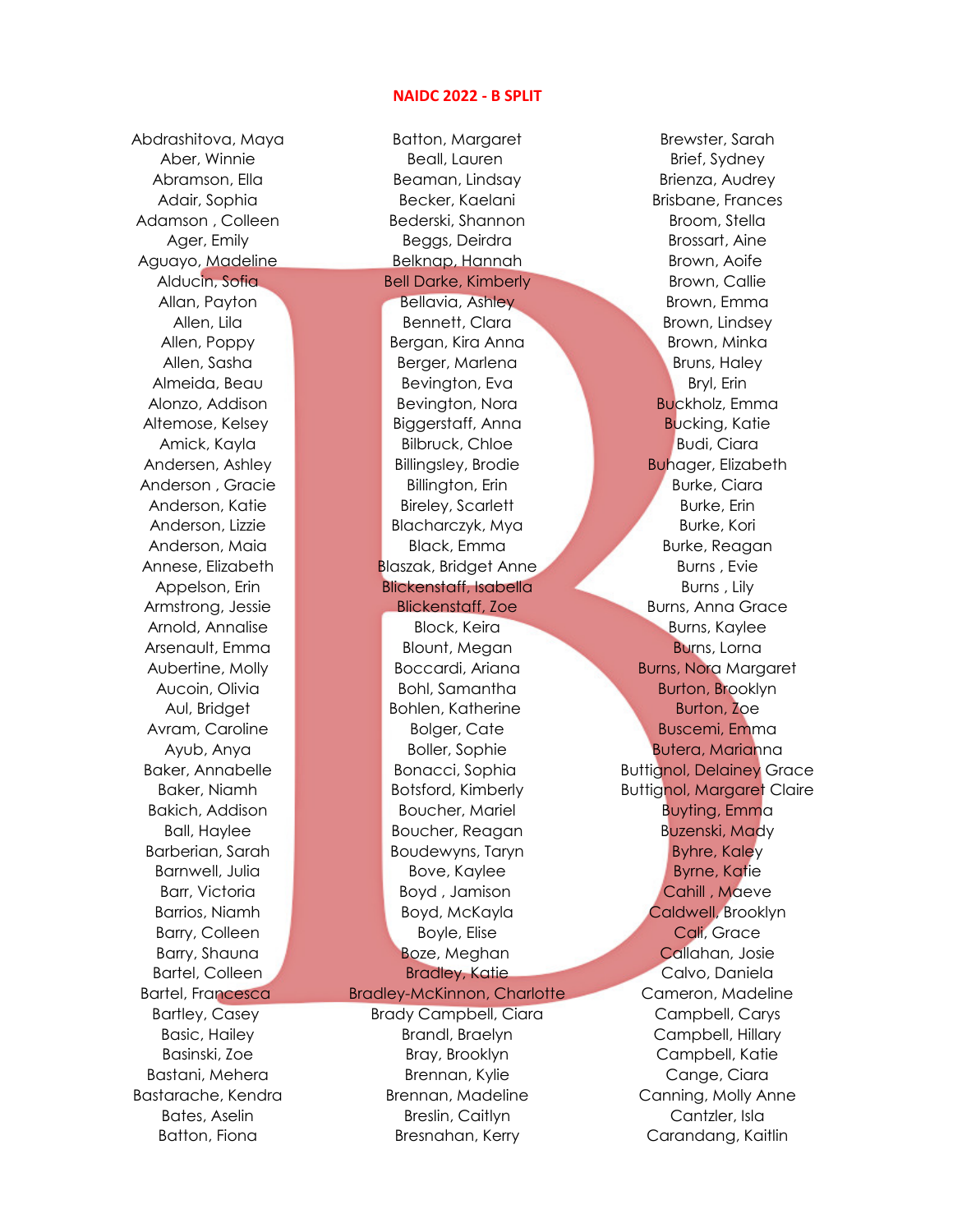Carey, Brooke Connolly, Maeve Curry, Aislinn Carey, Ciara-Leigh Connolly, Nora Cygan, Livy Carlton, Morgan Connor, Emily Dailey, Savannah Carmody, Gracie Connor, Olivia Daley, Riley Carpenter, Ella Connors, Maggie Company, Daniel, Courtney Carr-Betts, Eliani Conroy , Emma DaPonte, Caitlin Carroll, Shakaela **Constantine, Mila** DaPonte, Charlotte Carson, Fiona Conte, Alyssa Darling, Ella Carter, Juliana Conte, Emily Dausinas, Paige Caruso, Lucille Conway, Margaret Davey, Celia Casey, Caroline Conway, Megan Davian, Addileen Cashman, Hailey **Cook, Jean Davies, Natalie** Cassarello, Carrie **Cooling, Shannon Cassarello, Carrie Cooling**, Shannon **Cassarello, Carrie Cooling, Shannon** Cater, Molly Coombs, Andrea Davis, Sophia Catherall, Catherine **Corcoran, Lily Corcoran, Lily Davis-Fiacco**, Sierra Challoner , Eilís Corn, Taya De Luca Humphrey, Julie Chambers, Emma Corso, Daphne Deans, Robin Chapin, Allison Corzine, Annie DeBoy, Saoirse Chase, Annika Cosgrove, Eryn Deering, Anya Chaulk, Niamh Coss, Ana Sofia DeFelice, Madison Checca, Amelia Costello, Cara Deibel, Lynsey Chessman , Jaisy Courtney, Macy Delaney, Kelly Chevalier, Philippa Coutts, Elise Delaney, Kiely Chiles, Ciara Coutts, Kezia Delaney, Olivia Chitwood, Riley Couture, Zoe Delegal, Sheridan Ciarrachi, Rachel Covert, Caitlin Clare Delgado, Daniella Cieza, Sofia Cox, Elianna Demidovich, Delaney Cintron , Zofia **Coyle, Erin** Coyle, Erin Dempsey, Grace Claar, Katelyn **Coyle, Julianne Coyle, Julianne** Dempsey, Shannon Clare , Colleen Coyle, Kayla DeSousa, Kathryn Clegg, Hannah **Devine, Delaney Coyle, Rowan Devine, Delaney** Clennan, Carrie Coyne, Brigid Devine, Keely Clifford, Abby Cradduck, Morgan Dewar, Shannon Clifford, Mary **Cradick, Kennedy Cradick**, Kennedy **DeYulia, Frances** Clineff, Caitlin Crawford, Isabelle Di Costanzo, Laura Clinton, Mackenzie Cretney, Julia Diaz Garcia , Ana Victoria Clock, Lizzi Croft, Hannah Lucy Dick, Maeve Close, Ava Jane Cromie, Sinead Dickerson, Iyla Coffey, Giovanna **Cronin**, Anna Maeve **Coffey, Contact Didier, Molly** Coffey, Kaitlin **Cronin**, Brigid **Dieringer, Maeve** Dieringer, Maeve Cohen, Samantha **Cronin, Mary Cronin**, Mary Dillon, Sarah Colangelo, Anne Crook, Ainsley DiMartino, Gracie Colao, Ciara Crowley, Meghan Anne DiVietro, Isabella Coleman, Catalina Cruz, Brianna Dixon, Erin Comuzzi, Isabella Cullen, Amelia Doell, Miley Condon, Avery Cullen, Niamh Doherty, Bevan Condon, Caitlin Cullinan, Lauren Doherty, Clare Condon, Hayden Culver, Domi Doherty, Kara Conley, Alexandra Cunniffe, Hannah Doherty, Kate Conlon, Michaela Cunningham, Jenna Doherty, Sophie Connick, Brianna Curiel, Rhiannon Donahue, Kaelin

Carangelo , Stella Connolly, Annabel Curran, Madden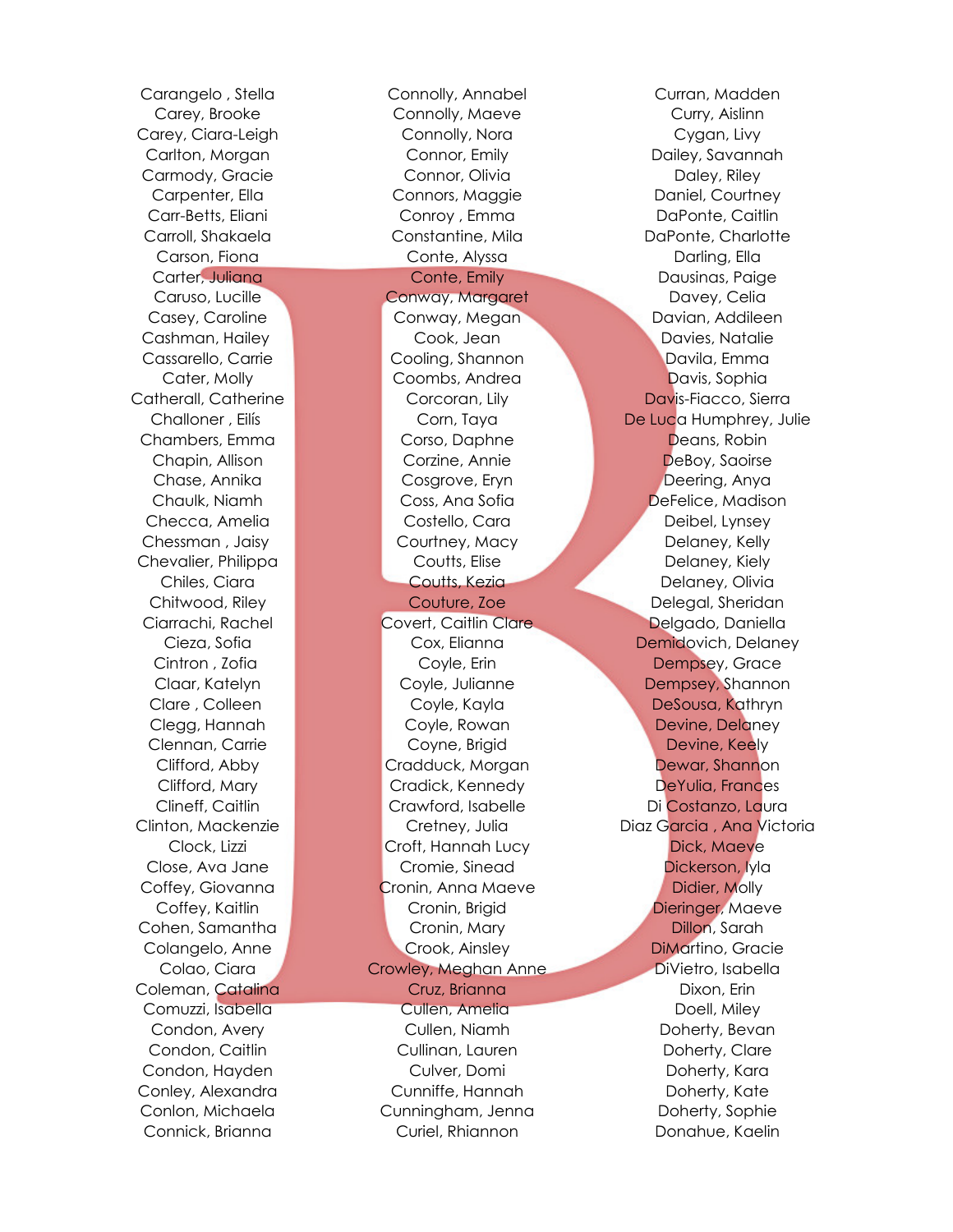Dongieux, Elaina Fini, Anna Garretson, Lily Donion, Alexa **Finn, Kathryn** Garrity, Corinne Dore, Emma Finnegan, Samantha Gaugh, Eleanor Dore, Leilani Fiore, Isabella Gawronski, Linden Downey, Alyson Fisher Sanderson, Ellen Fisher Geil, Lillie Drake, Kenzie FitzGerald, Felicia Gelb, Andrea Drake, Stella Fitzgerald, Grace Geltser, Ettie Drew, Teresa **Fitzgerald, Halle** George, Aisling Driscoll, Elinore Fitzpatrick, Eleanor Gergurich, Michaela Duffy, Sofia Fitzsimons, Caitlin Germain, Michelle Dugan, Molly Flaherty, Camryn Gervich, Eloise Dugandzic , Marijana Flanagan, Morgan Getcliffe, Anna Bridget Duggan, Elexa Flannery, Sadie Geurts, Sophia Duggan, Kienen Fleisher, Bella Giagnacova, Caitlin Duggan, Kiera **Flynn, Cailyn Gibbons, Grace** Duncan, Martha Flynn, Sophia Gibbons, Naia Dunn, Katelyn Foley, Ciara Gibbons, Paisley Dusan, Hadassah Folmar, Reis Gibbons, Reese Duval, Sarah **Foti, Bridget Giles, Layla** Foti, Bridget Giles, Layla Dwyer, Madeline **Fox, Keelin** Fox, Keelin Gilhooly, Sarah Dziminski, Cameron **Foy, Caitlin Foutburn Cillespie, Ella** Edwards, Carleigh Fraim, Kiera Gillmeister, Juliana Edwards, Cora **France, Sophia** France, Sophia Gilluley , Zarra Egan, Cailin **Frangiamore, Abbey Girard, Lelia** Egan, Julia **Frank, Avery Gleeson, Claire** Gleeson, Claire Einwechter, Carson **Franzese, Ciara Gnandt, Delaney** Gnandt, Delaney Elizalde, Daniela Frederick, Leila Goddard, Natalie Erickson, Makala **Katelyn Goddeyne , Maura** Frey, Katelyn Ervin, Marley Fritsch-Anderson, Mia Godfrey, Brynne Esterle, Charlotte **Froh, Avery Godsoe, Elizabeth** Godsoe, Elizabeth Esterle, Eleanor Fuchs, Nora Gollinger, Greta Etcheson, Kylie **Funk, Katherine Good, Harper** Everson, Vaughan **Funk, Kelsey Goodwin, Sennett** Evon, Elizabeth **Fuoco, Allie Gorman, Rowan** Ewing, Cerys **Fuoco, Olivia Gorman, Tamsyn** Fagan, Emily Furler, Áine Gould, Kelly Ann Falvey, Taryn **Furlong, Maya Gouley, Caroline** Furlong, Maya Gouley, Caroline Fannin, Lillian **Furst, McKenna Grace, Fiona** Grace, Fiona Fargen, Catherine **Galfano**, Phoebe Gray, Anika Farley, Emily **Gallagher, Erin** Gallagher, Erin Green, Nora Farrell, Fern Gallagher, Kyra Greene, Orla Farrell, Meghan Gallagher, Mia Greenwood, Alexa Fass, Cana **Galliott, Ceilidh Greenwood, Delaney** Fathers, Kaede Gallo, Layla Griffin, Emerson Fedele, Lillian Galova, Sara Galova, Sara Griffith, Taylor Feeley, Emma Galvao, Eleanor Grimm, Carrie Fegan, Eimear Galvin, Elizabeth Gross, Maeve Fegan, Eirinn Gannon , Brigid Gruber, Isabella Ferry, Emily **Example 3** Gannon, Erin Gruner, Abigail Fetters, Audrey **Garcia, Myla Gramman** Grzybek, Calliandra Ficorilli, Emerie Gardner, Alaina Gukelberger, Anja Filburn, Ashley Gardner, Evelyn Gurova, Viola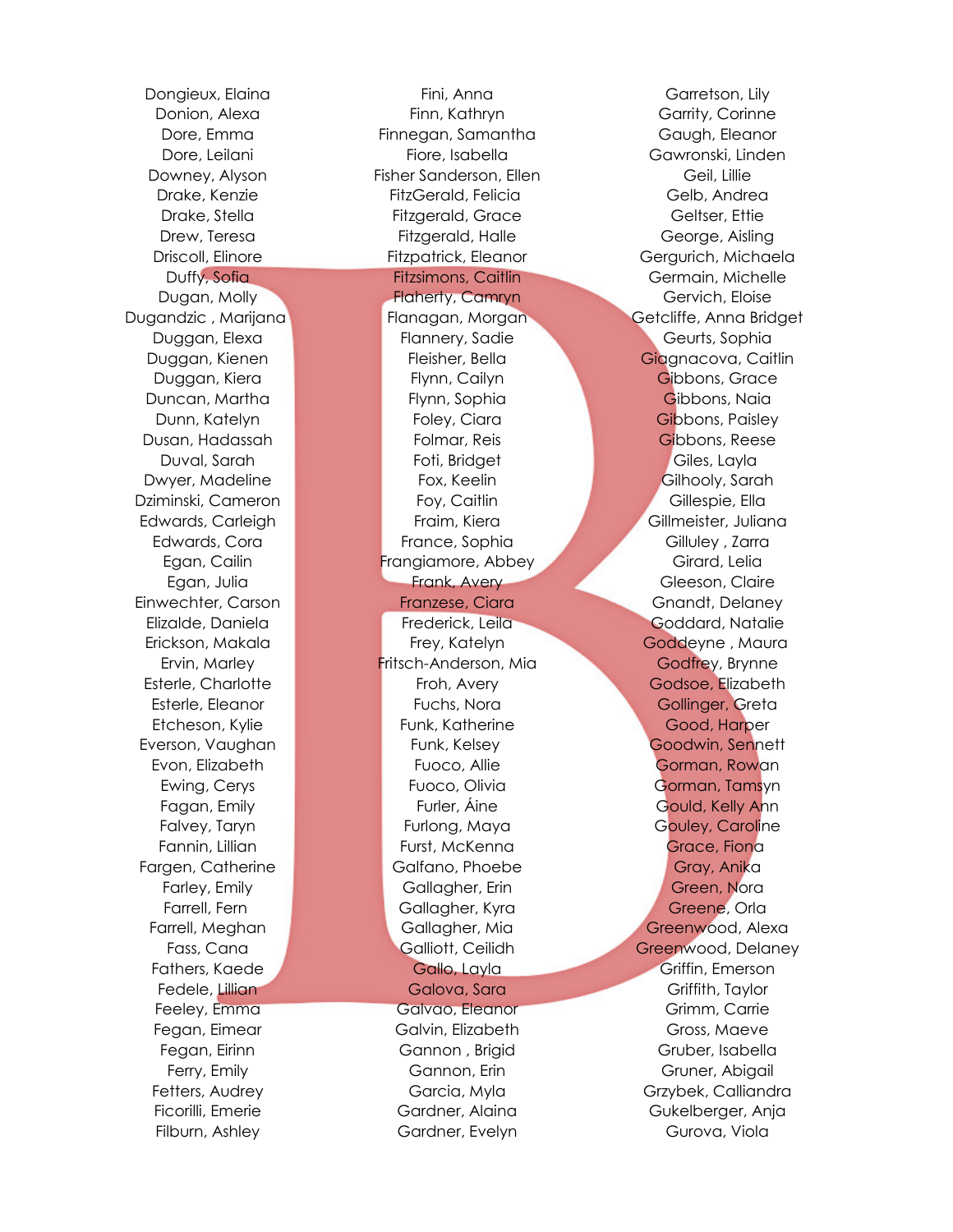Guthrie, Bria Heyden, Jacqueline Jalcovik, Annabel Hefelfinger, Bridget Susanna **Husband, Lucy Character Character States** Kelley, Clara

Haas, Haley Noelle Heynsbroek, Claire Ray Jamieson, Fiona Hadley, Lily Hickey, Maeve Jamieson, Hannah Haga, Addie Higgins, Lyla Janes, Delaney Hageman, Brooke Higgins, Saoirse Janowski, Zoe Hageman, Claire **Hight, Kaylee Manual** Janson, Rebecca Hagerty, Ellen Hill, Emily Jaunsen, Stewart Hall, Anna Hinchey, Sarah Jaynes, Sophia Hall, Caroline **Hinkle, Paige Hinkle, Paige Hinkle, Paige** Jenkins, Kinley Hall, Julia Hladik, Clare Jenkins, Olivia Hall, Kassidy Ho, Samantha Johns, Allyson Halleron, Ellery **Hoare, Catherine Manual Aundrea** Johnson, Aundrea Halporn, Eva **Hobart, Adalyn Johnson, Calista** Hamel, Kasdin Hoble, Nadia Jones, Noelle Hamilton, Rayna **Hoble, Odessa** Jones, Sofia Hanley, Grace Hockensmith, Allyson Jordan, Alba Hanniffy , Meave **Hoefer, Cortlyn Manniffy , Meave Allen According to Hoefer, Cortlyn According To According To** Hannon, Emily Hoffman, Avery José , Emma Magnolia Hansen, Claire Hoffmann, Rochelle Jose, Eliza Belle Hanson, Isabelle **Hogan, Maura Joyce, Erin** Hanson, Maggie **Holloway, Erin** Jude , Heather Hanson, Sarah Holmberg, Madison Jugnauth, Neve Hardychuk, Eilidh Holmes, Johanna Jung, Leila Harlow, Sofia Hooker, Morgan Jung, Tessa Harman, Ava **Hoover, Mackenzie Group Hoover, Mackenzie** Jurca, Reagan Harren, Katherine **Hothem, Bryn Kahler , Madison** Kahler , Madison Harrington, Eilee Howard, Maggie Kalis, Samara Harrington, Ella **Hoy, Amanda** Kalmakoff, Maya Hartigan, Maggie **Hubbard, Caroline Kane, Kelly** Hartley, Maeve Huber, Genevieve Kang, Lucy Hartz, Cameron **Hughes, Fallon Kangas, Abigail** Hughes, Fallon Kangas, Abigail Hasara, Deirdre Hughes, Mary Hughes, Mary Kaprak, Gabrielle Irene Hatch, Daisy **Hughley, Katharine Kattner, Kristin** Hathaway, Larkin **Mataubushin Hull, Megan Kavanagh, Violet** Haviland, Avery **Humphrey, Molly Kealy, Norah** Hawkins, Alaina **Hunter, Jane Hunter, Jane Keane, Grace** Hayter, Anya-Rae **Hunter, Jillian Keefer, Charlotte** Healy, Nola **Hurley, Annabel Keenan, Savannah** Heavey, Brianna **Hurley, Breanna** Hurley, Breanna Keeney, Hazel Heckmann, Keara **Hurley, Carra Carra Kelleher, Caroline** Heeran, Margaret **Hurst, Sophie Kelleher, Maggie** Kelleher, Maggie Hegarty, Jessica **Hutton, Amelia Rose** Kelly, Fiona Hehir, Sinead **Hutton, Gemma** Kelly, Fionna Heighton, Sarah **Hyatt, Annalin** Hyatt, Annalin Kelly, Gianna Helder, Emily **Hyllengren, Emilie Kelly, Kaitlin** Henderson, Caitlin Iassogna, Madeleine Iassogna, Madeleine Kelly, Katie Henderson, Joely **Imme-O'Reilly, Zoey** Kelly, Kiersten Henderson, Keegan Irvine, Allison Kelly-Taylor, Evalyn Herman, Allison **Jacobs, Jessica** Kemp, Charlotte Herman, Maya **Manufary Herman, Maya Manufary Jaconetty, Nicole** Kemp, Melodie Hettinger, Bridgette Jacqueline, Esswein Kendall, Erin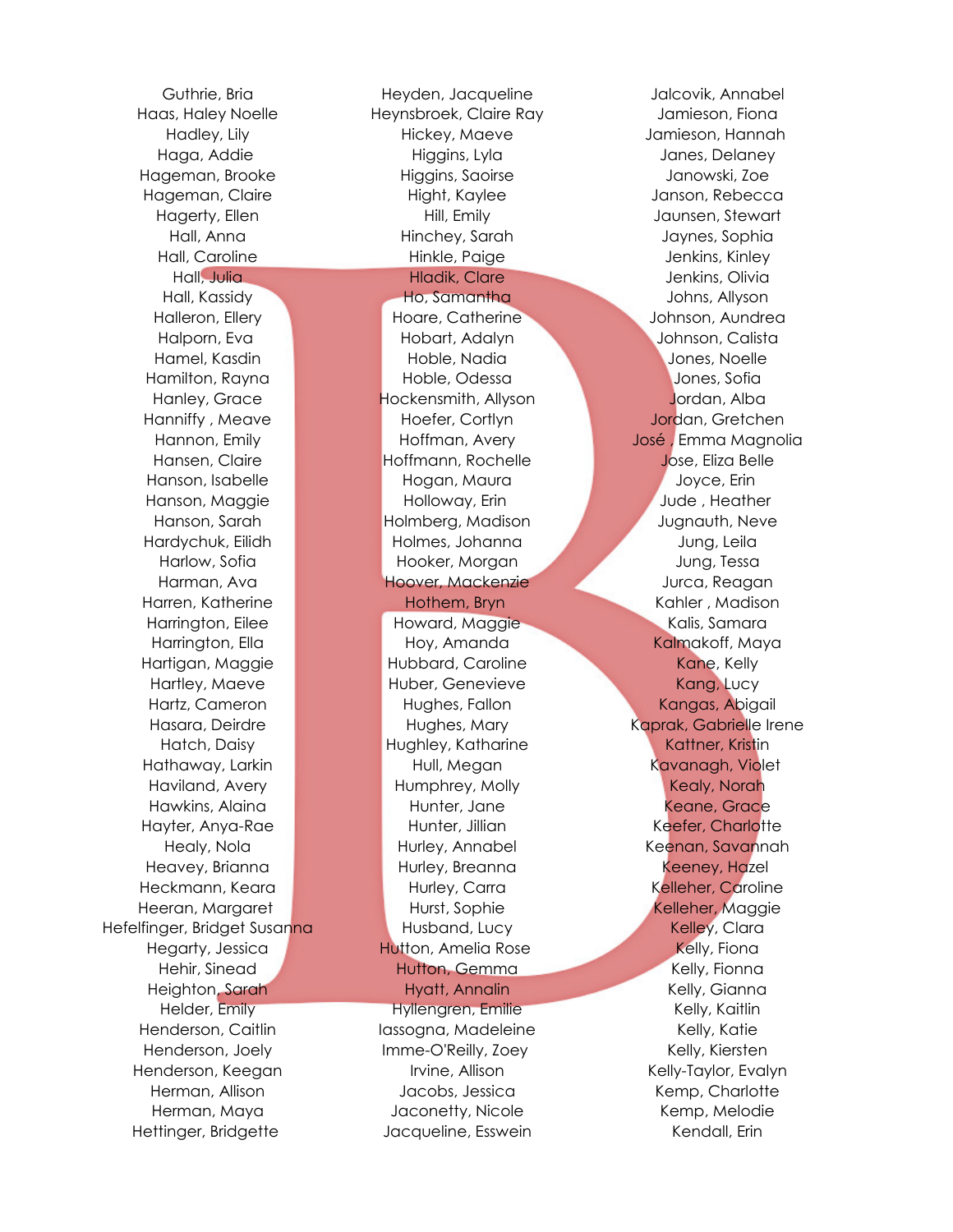Lambert, Brynn MacDermott, Keira Anne McDermott , Devin

Kennedy, Camryn Lambert, Rachel MacLaughlin, Cate Kennedy, Cassidy **Lambros, Katie MacLennan, Rachel** Kennedy, Mary **Lamy, Parker MacLeod, Kayleigh** MacLeod, Kayleigh Kenyon, Kaycee Landry, Taryn MacMillan, Erin Keogh, Aoife Mai **Mataubushi Lane, Olivia** Madanayake, Nicole Keough, Theresa **Lanemann**, Teagan Maguire, Brielle Keys, Alice Lange, Erin Mahan, Anya Kidd, Bridget **Langenfeld, Madeline Majewski, Payton** Kiely, Kathleen Lape, Lauryn Maki, D'Anna Kilbane, Kaitlyn Larochelle, Jesse Mallon, Colleen Killeen, Caitlin **Lassiter, Sophie Malloy, Kylie** Malloy, Kylie Killian, Molly **Lauer, Claire Malone, Kourtney** Kimberlin, Claire **Laughlin, Emily Mandable, Kiri** Laughlin, Emily Mandable, Kiri Kimberlin, Mairead Lavery, Grace Mandryk, Paige Kincaid, Olive Lawrenz, Trinity Manna, Marina Kincaid, Ruby Lawson, Helene Marcucci, Makenna King, Kiley **Lawson, Katelyn Marino, Maeve** King, Madison Leahy, Kathleen Mark, Iris Mark, Iris King, Margaret **Leahy, Maguire Marquis, Sophie** Leahy, Maguire Marquis, Sophie Kinsella-Alba, Keeva Leary, Elise Marsh, Alicia Kinsella-Alba, Roisin Leech, Bláithín Marsingill, Piper Kinzinger, Ashley **Lefebvre, Chloé** Martin, Andrea Kipp, Rory Meaghan **Lehman, Maggie Martin, Ellen** Kirk, Kensington **Lehnert, Olivia Martin, Emma** Kirke, Margaret Leonard Hanly, Amber- Dee Martin, Katie Kirkland, Ella Lesinski, Eileen Martin, Keira Kivlehan , Kalyn Lesinski, Margaret Martin, Morgan Martin, Morgan Klapec , Maren Letavec, Claire Masche, Greta Klawender, Veronica **Matheuse Levine, Adaire** Mastracchio, Aly Knepp, Braelynn Lewczak, Kendall Mathes, Tali Knepp, Ryann Liberta, Audrey Mattson, Cassandra Knight, Charlotte Liebtag, Morgan May Yoder, Lilly Knight, Reina **Mc Kelvey, Ciara** Lillis, Brenna Mc Kelvey, Ciara Kolber, Allison Lin, Caityn Lin, Caityn Mc Mahon, Cadhla Kosvitch, Sophia Lind, Elizabeth McAvoy , Addison Krein, Maggie **Markell McBride, Molly McBride, Molly** Lines, Emily **McBride, Molly** Krein, Sarah **Linser, Kaylynn** McCabe, Brenna Krier, Samantha **Locke, Emily McCabe, Erin** Locke, Emily McCabe, Erin Kroeger, Sarah **Lockhart, Rebecca** McCaffrey, Marjorie Krueger, Ava Loeffler, Mia McCarron, Julia Ryan Krueger, Grace Ireland Loewer, Amelia McCarthy, Colleen Krusee-Leaver, Maia **McCarthy, Quinn** LoGatto, Leah McCarthy, Quinn Kryway, Madelaine **Long, Audrey McCarty, Abigail** Kryway, Sophie **Longo, Liliana McClean, Siobhan** Kubista, Caitlyn Love, Maley Charles McClellan, Maya Kuczinski, Meghan **McConnell, Katie** Lowey, Alice McConnell, Katie Kuehnel, Jillian Luby, Amber McConomy, Tegan Kustermans, Colleen Luce, Aubrey McCormick , Róise Lacasse, Julia Luebbers, Cassidy McCoy, Kathryn Lake, Lillian Lylyk, Anastasia McCullough, Molly Lake, Mary **Lyne, Kaitlin** McDaniel, Charlotte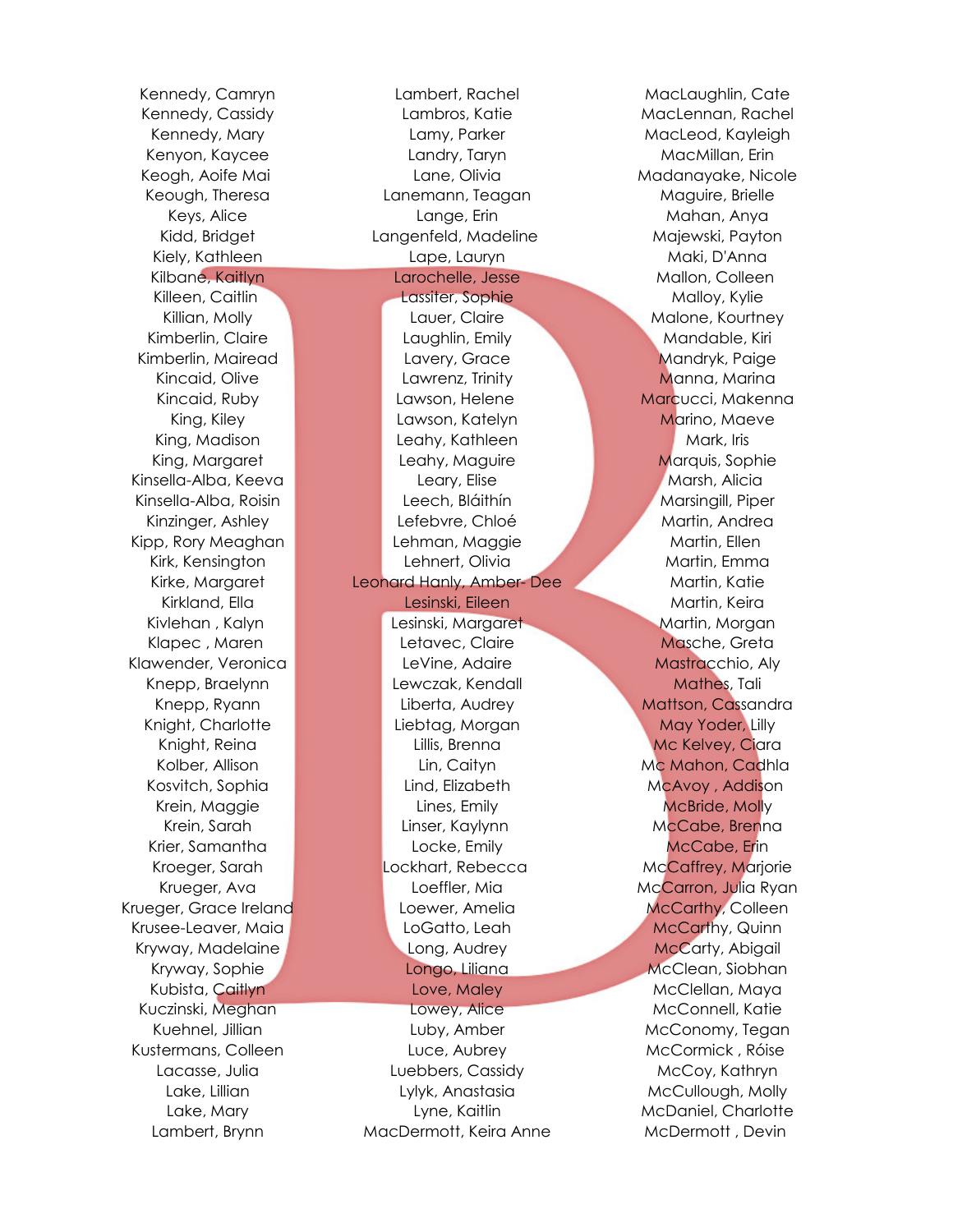McDonagh, Aoife **Mendoza, Gigi Mendoza, Gigi Mulder**, Mya McDonald, Annabel Maria **Metcalfe, Nadene** Murer, Madelyn McGeoghean, Emma Miles, Abby Murphy, Elise McGinnity, Annabelle Millar, Nicole Mullar, Millar, Murphy, Emily McGonigle, Abigail May Miller, Deirdre Muller, Muller Murphy, Maeve McGovern, Margaret **Miller, Molly Muller, Molly Murphy, Mary Margaret** McGowan, Kathleen Millner, Katharina Murray , Bella McLaughlin, Brienna Montanio, Raeann Nalda, Claire McManimon-Garland, Mikayla Moran, Kate Newman, Rachel

McDonagh, Ciara Merkle, Lily Mullaly, Cara McDonagh, Niamh **Merritt, Payge Mulligan, Avelene** McDonald, Anna Merson, Evelyn Mulvenna, Etain McDougall, Cassidy **Meyer , Kaela** Murphy, Aine McFee, Emma **Michaud, Mollie** Murphy, Amy McGarvey, Katie **Mihai, Andreea** Murphy, Ashley McGee, Ava Miklos, Elise Murphy, Catherine McGlynn, Kassidy Miller, Briana Murphy, Jillian McGowan, Alice Miller, Price Miller, Price Murphy, Rebecca McGowan, Evelyn Milligan, Clare Murphy, Shaela McGregor, Avery **Mulls, Sabrina Mulls, Sabrina Murray**, Caitlin Mary McGrellis, Ciara **Mitchell, Alexandra Murray, Georgia** McHone, Lauren **Moews, Catherine Multiple August** Murray, Grace McIntyre, Maeve **Mohan, Blaithin** Mohan, Blaithin Murray, Sarah McIrney, Kerry **Music Mohrman, Allyson** Murty, Katherine McKenna, Ailish Mollmann, Ella Grace Muscat, Erica McKenna, Delia Molnar, Genevieve Myers-Beck, Alison McKenzie, Arianna **Monaghan, Cian Mykitiuk, Alexandra** McKeon, Ella Monroe, Bridget Myler, Makenna McLafferty, Celeste **Montague, Riley Nachtigall** , Rylee McLean, Alivia **Montgomery, Ceara** Mauman, Kylie McLeod, Jaime **Mooney, Alaina** Neely, Avery McLoughlin, Maille **Mooney, Claire** Mooney, Claire Neely, Ellery McMahon, Freya Moran, Bridget Nelson, Catherine McMahon, Hannah **Moran, Moran, Devin** Moran, Devin Neuheardt , Cecilia McMillan, Keira **Moran-Pauluk, Kathleen** Newsome, Niamh McNeill, Annie Morawiec, Grace Maryn Nguyen, Maryn McNiff, Fiona **Moreau, Emily Coffey** Ní Fhearghaill, Ríota McPartland, Brynn Morgan, Hannah Nicely, Payton McPeak, Ella Morin, Julie Nieman, Gianna McPherson, Kosette **Morneau, Caroline Morneau, Caroline** Noftall, Fiona McQueen, Keira **Moroz, Aidan Nolan, Caitlin** Moroz, Aidan Nolan, Caitlin McVey, Boni **Morrall, Regan Nolan, Sara** Nolan, Sara McVittie, Brynna Morrell, Michaela Noonan, Claire Mead, Ainsley Morrissey, Shannan Noonan, Eilis Medhurst , Laurel Morse, Shealyn Noonan, Erin Medico, Cecelia Mortimer, Lauren Noonan, Keira Mediratta, Kyra Moschetti, Bridget Noonan, Lily Meehan, Katie **Mossop, Ava** Noone , Annabelle Meehan, Shauna **Moule, Ryleigh** Moule, Ryleigh Normand, Piper Mehle, Jocelyn Moynes, Katelyn Nowak, Leah Meier, Evelyn Muehleisen, Phoebe Nugent, Anna Melo, Maelle **Mulcahy, Marlee Charles Annemarie** Nugent, Annemarie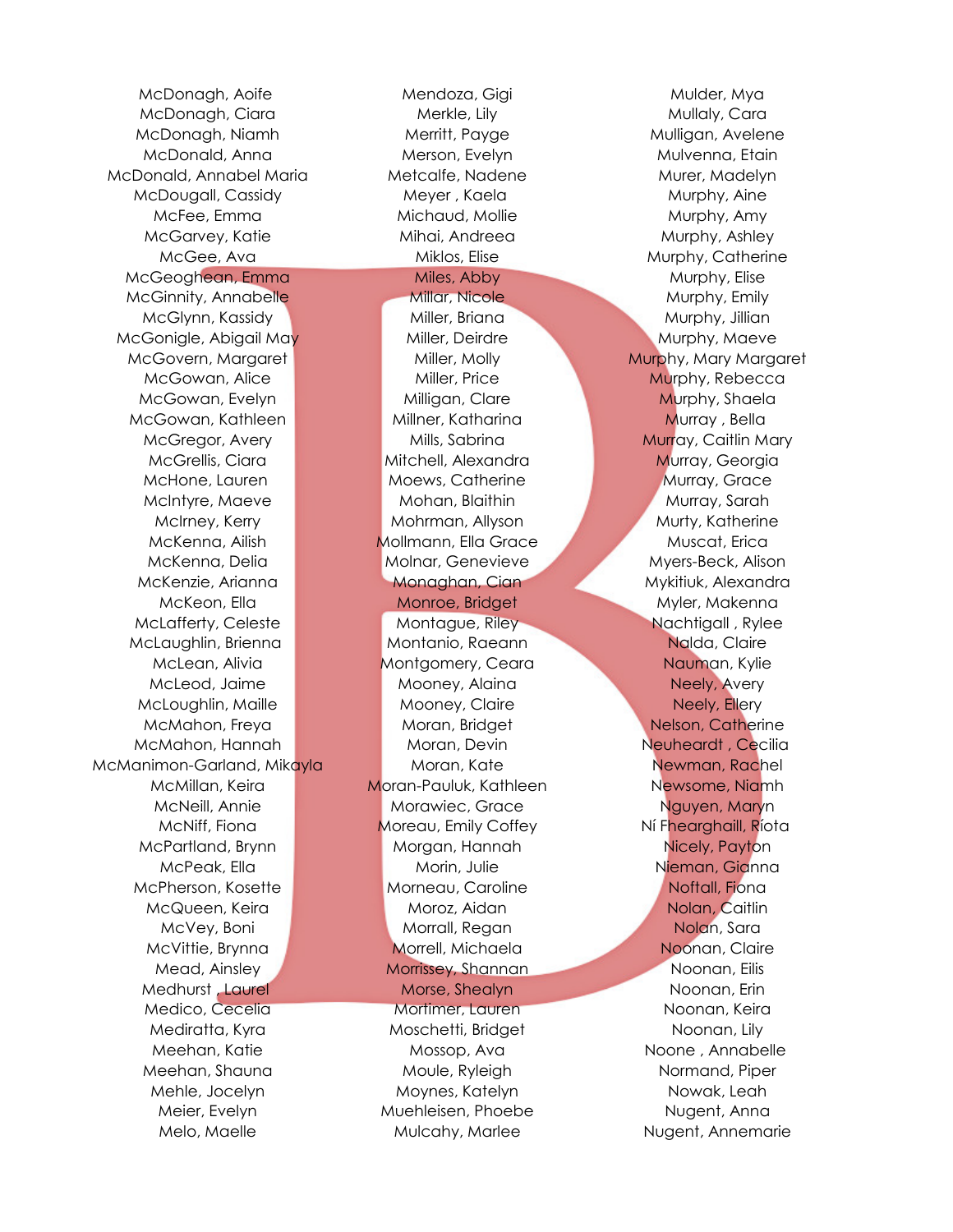Nugent, Eleanor Partridge, Delaney Quinn, Michelle Nugent, Katherine Pearse, Kelsey Quinn, Scarlett Nugent, Rachel Peckinpaugh, Alexina Radak, Maggie Nunez, Emily **Radel, Kitchen State Controller Controller** Pecor, Ellie **Radel, Acceleration Radel**, Kitchen O'Connell , Ellie **Ratalie Recoraro, Riley Raff, Natalie** Raff, Natalie Obbema, Sarah **Pedersen, Caelan Rafford, Kate** O'Brien, Annabelle Pederson, Emily Raimondo, Lily O'Brien, Ciara Pellegini, Christina Rainis, Faith O'Brien, Quinn **Pelletier, Maeve** Raley, Mairead O'Connell, Katie Pelura, Isabella Ramsay, Leah O'Connell, Maeve Pennington, Madison Rauzi, Hannah O'Connor , Rhiannon **Perry, Fiona** Perry, Fiona Rawcliffe, Brinley O'Connor, Brigid Peters, Julia Rawcliffe, Kylah O'Connor, Eileen **Peters, Lucie Redmond , Bella** O'Connor, Emma Jane Peters, Nora Reed, Anna O'Connor, Shannon Petersen, Brigitte Reese, Maya O'Connor-Rea, Chelsea **Pfeiffer, Eleanor Pfeiffer, Eleanor** Reich, Lucy O'Donnell, Keira Pham, Danah Reid, Brodie O'Flaherty Wills, Isla **Phelan, Emily Reid, Charlotte** Reid, Charlotte Oh, Audrey **Phelan, Jola Rose Reid, Molly Reid, Molly** OKeefe, Mazie **Phillips, Claire Reidell, Madeleine** O'Keeffe, Abby Jane Phillips, Hannah Reilly, Erin Olandesca, Acacia Phippen, Katie Reinhart, Brigid O'Leary, McKayla Pickett, Caroline Renzi, Isabella Olk, Bridget Pickett, Ginnie Resch, Macey Olney, Catie Piech, Kathryn Reynolds, Cora O'Maoileidigh, Kelsey Piela, Sofia Rhodes, Ellie O'Meara, Emily Pierce, Nora Ricardez Aguilar, Isabella **Omeara, Erin Pierre, Nina Rice, Sarah Rice, Sarah Rice, Sarah Rice, Sarah Rice, Sarah Rice, Sarah Rice, Sarah** O'Meara, Penny **Plumpe, Isabel Rich , Devney** Plumpe, Isabel Rich , Devney O'Neill, Erin Poirier, Sydney Richerson, Maggie O'Neill, Keira Polak, Moriah Richmond , Maeve O'Neil-O'Connell, Molleigh Pomeroy, Haley Richmond, Kayleigh Orlando, Mary **Ponton, Rowan Riley, Kate** Orlowski, Ella **Porcelli, Maeve Rits, Kaeli** O'Sullivan, Lauren Porcelli, Norah Roberts, Allison O'Toole, Grace **Porter, Ellie Robertson, Ellery** Porter, Ellie OToole, Meghan Poteat, Freya Robinson, Kira Owens, Caitlin Pouliot, Claire Robinson, Mia Rose Owens, Mary Catherine **Preece Kelly, Mackenzie Communist Communist Preece Kelly**, Mackenzie **Roche** , Violet Pacini, Allie **Preece Kelly, Micalyn Castelly, Micalyn** Roche, Eileen Grace Page, Allie **Prenovault, Emily Roche, Ruby Roche**, Ruby Paliani, Kylie Presser, Rosalie Rochester, Tara Pamperin , Anna Presti, Emma Roffey, Mary-Kate Panasci, Caroline Prestier, Amelia Rogers, Bella Panfile, Elizabeth Ann Priebe, Scarlett Rogers, Darci Panveno, Isabelle **Prodanis, Lexi** Prodanis, Lexi Ronan, Molly Paoleschi, Sarah Proulx, Abby Roney, Kaitlyn Paolone , Alana **Prowse, Madison Rooney, Alessa** Prowse, Madison Parent, Isabella **Purdue, Ayva** Rooney, Paige Parker, Brynn **Rooney, State Automaker, Shauna** Quigley, Bailey Rooney, Shauna Parker, Keely **Roper, Susan Roper, Susan Quinn, Harlow** Roper, Susan Roper, Susan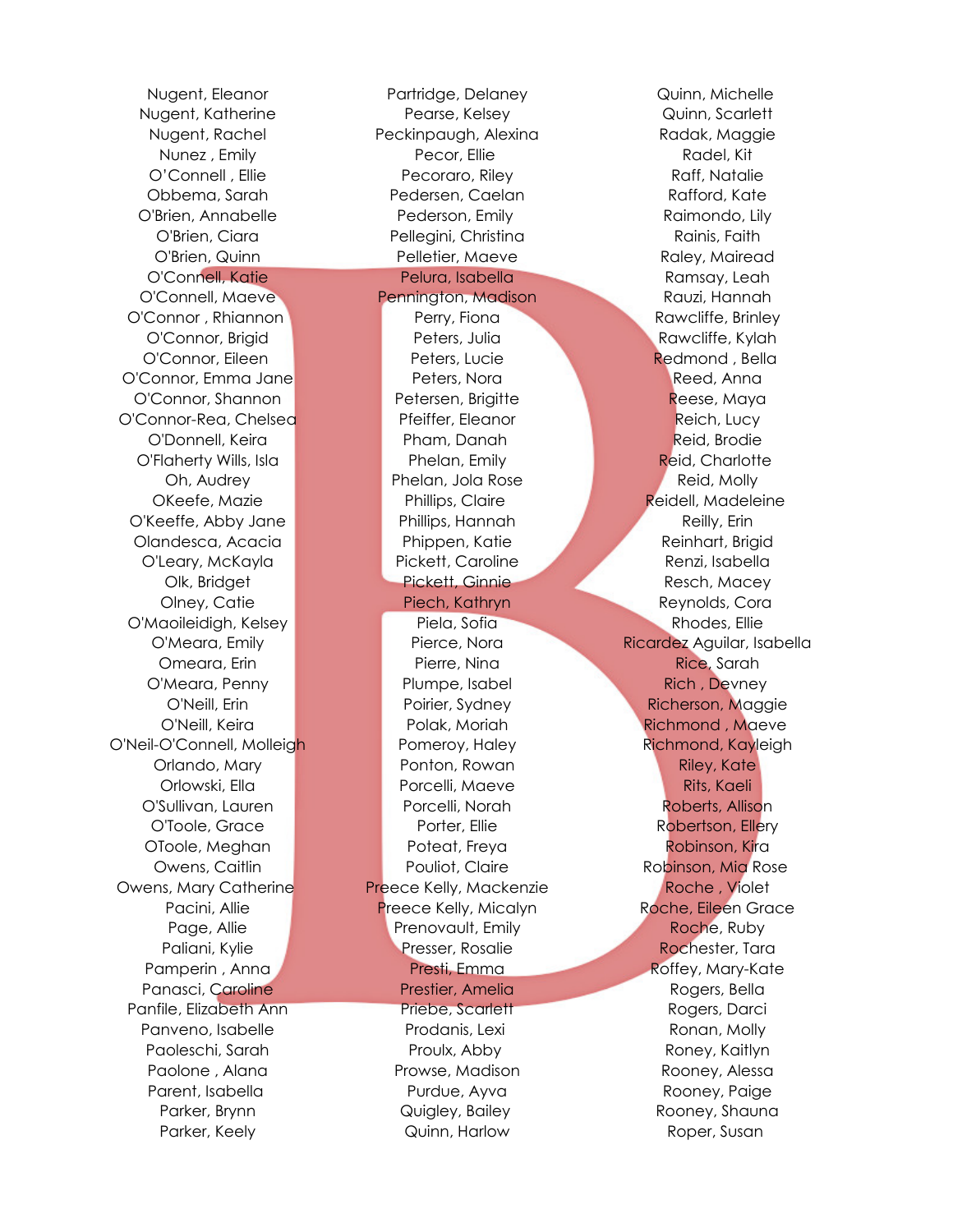Shaheen, Peyton St John, Sophiya St John, Sophiya Torres, Sophia Shahriari, Meagan St Pierre, Lily Trabold, Sydney

Rossiter, Katherine Shane, Norah Stack, Keira Rotter, Maeve Sharpe, Nadia Stagnaro, Aubrey Rousselle, Sara Shaw, Athena Stanton, Lila Ruane, Madeline Sheehan, Phoebe Staples, Shae Rubin, Julianne Sheehan, Rose Steffen, Sofia Runte, Eila Sheerin, Ava Sheerin, Ava Steffenhagen, Nola Rushing, Holly Sheerin-Day, Meghan Steichen, Frances Ryan, Frances Sherzai, Meghan Stevenson, Ella Ryan, Lorelai Shivas, Riley Shivas, Riley Stickland, Claire Ryan, Sarah Kate Shupack, Moira Shupack, Moira Stocks, Veronica Saboe , Ilizabeth Siegel, Gabrielle Stofko, Maeve Safford, Caroline Siek, Ashlyn Stone, Kaitlyn Stone, Kaitlyn Salazar, Claire Simon, Alexa Stone, Skylar Salgado Hayes, Moira **Simonelli**, Emily Stone, Summer Sanchez, Elizabeth Simonovich, Elinor Stover, Bridget Sapp, Reagan Simpson, Avery Strasser, Fional Sarther, Grace Simpson, Bethany Strauss, Ashley Sater, Ella Sater Simpson, Erin Strauss, Brennan Saussey, Maleah **Stricker, Sophia** Stricker, Sophia Savage, Reilly Sinclair, Cora Strohecker, Nora Sbertoli, Alicia **Singleton, Kiley Stuart, Stuart, Eloise** Scalf, Violet Sittner, Molly Stucki, Emma Scali, Maura National Skidmore, Lillian Subramanian , Sruthi Scaltz, Gianna **Small, Olivia Erin Sudhalter, Kiley** Sudhalter, Kiley Scanlan, Jenna Smith, Aoife Sugg, Morgan Sugg, Morgan Scanlan, Mary Nell Smith, Delaney Sullivan, Addison Schaan, Laura Smith, Evelyn Sullivan, Caroline Scherbel, Julie **Smith, Kendall Swearingen, Abigail** Swearingen, Abigail Schimmel, Kaitlin Schimmel, Kaitlin Schimmel, Kaitlin Smith, Lillian Sweeney, Nora Schmidt, Emma Smith, Madelyn Swope, Maryrita Schmidt, Nicole Smith, Moira Smith, Moira Syers, Rebecca Schmidt, Sydney Smith, Rowan Tacoma, Connelly Schmidt, Taylor Smith, Shannon Tanaka, Kailee Schneeberger, Ava Smith, Sophia Taylor, Kealey Schnitzer, Madeline **State Controller Snajdr, Elisa** Taylor, Olivia Schomisch, Madison Socha, Hannah Taylor, Sylvie Schultz, Inge Soden, Kerry Teel, Rory Teel, Rory Schwab, Margaret **Solewicz, Hannah Tercynski, Danielle** Scoville, Adelie National Soluri, Gracie Communication and Terekhova , Natalia Seaton, Laura North Channels, Spanier, Shay Teske, Victoria Seavey, Colette Spearman, Mary Thomas, Kaitlin Sebastian, Lily Spencer, Ruthie Thomas, Lauren Seitz, Ruby Spevacek, Anya Thomas, Mia Sellman, Jessica Spillane , Croi Rose Thompson, Shea Sevigny, Cassandra Spillane, Emma Tierney, Teagan Sewell, Alicia **Spitz, Abigail Sewell, Alicia** Tokar, Monica Sexton, Maeve Spizzirri , Ella Tomlinson, Siobhan Shacklett, Lizzie Spratt, London Tompkins , Emily

Ropke , Cara Shane, Claire Shane, Claire Stack, Abigail Schirm, Meghan Smith, Lillian Sweeney-Storace, Salome Grace